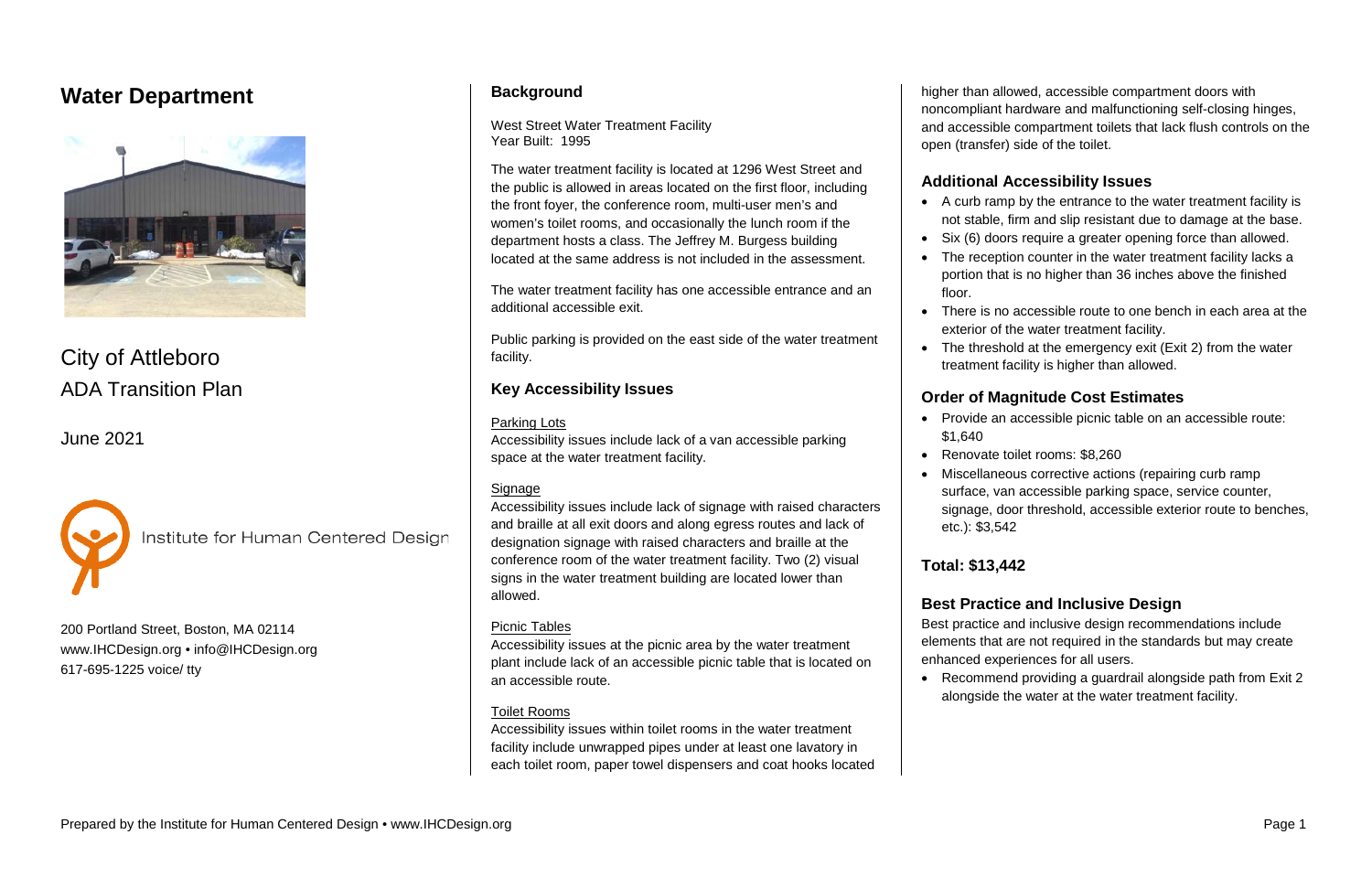| ID             | Location                                |                | Floor Room Element                     | <b>Type</b> | Photo | <b>Issues</b>                               | <b>Current</b><br><b>Measure</b> | <b>Recommendations</b>                                                                                                                                                                                                                                                                                                            | Quantity       | <b>Price</b> | <b>Cost</b><br><b>Estimation</b> |
|----------------|-----------------------------------------|----------------|----------------------------------------|-------------|-------|---------------------------------------------|----------------------------------|-----------------------------------------------------------------------------------------------------------------------------------------------------------------------------------------------------------------------------------------------------------------------------------------------------------------------------------|----------------|--------------|----------------------------------|
|                | <b>Approach and Entrance</b>            |                |                                        |             |       |                                             |                                  |                                                                                                                                                                                                                                                                                                                                   |                |              |                                  |
|                | <b>Curb Ramp</b>                        |                |                                        |             |       |                                             |                                  |                                                                                                                                                                                                                                                                                                                                   |                |              |                                  |
|                | Main<br>Entrance                        | Ext.           | Curb Ramp   N/A                        |             |       | Surface not stable, firm and slip-resistant | $\sim$                           | Repair surface.                                                                                                                                                                                                                                                                                                                   | - 1            | 144          | \$144                            |
|                | <b>Off-Street Parking Lot or Garage</b> |                |                                        |             |       |                                             |                                  |                                                                                                                                                                                                                                                                                                                                   |                |              |                                  |
| $\overline{2}$ | Main<br>Entrance                        | Ext.           | Off-Street<br>Parking Lot<br>or Garage | Visitor     |       | Total # of designated van accessible spaces | $\sim$                           | Enlarge one accessible parking space to be a<br>van accessible parking space.<br>Add the designation "Van Accessible" to the sign<br>located at the van accessible space.                                                                                                                                                         |                | 800          | \$800                            |
|                | <b>Emergency Exit</b>                   |                |                                        |             |       |                                             |                                  |                                                                                                                                                                                                                                                                                                                                   |                |              |                                  |
| $\mathbf{3}$   | Main<br>Entrance<br>(Egress)            | $\overline{1}$ | Emergency $\vert$ N/A<br>Exit          |             | H.    | Tactile sign not provided at exit           | $\sim$<br>$\sim$                 | Provide tactile exit signs with raised characters<br>and braille at exit doors. Mount signs between<br>48"-60" above the finished floor located on the<br>latch side of the door.<br>Where a tactile sign is provided at double doors<br>with two active leafs, the sign shall be located to<br>the right of the right hand door. | $\overline{1}$ | 232          | \$232                            |
| $\overline{4}$ | Main<br>Entrance<br>(Egress)            | $\mathbf{1}$   | Emergency   N/A<br>Exit                |             |       | Tactile sign not provided at exit           | $\sim$                           | Provide tactile exit signs with raised characters<br>and braille at exit doors. Mount signs between<br>48"-60" above the finished floor located on the<br>latch side of the door. Where a tactile sign is<br>provided at double doors with two active leafs,<br>the sign shall be located to the right of the right<br>hand door. | $\overline{1}$ | 232          | \$232                            |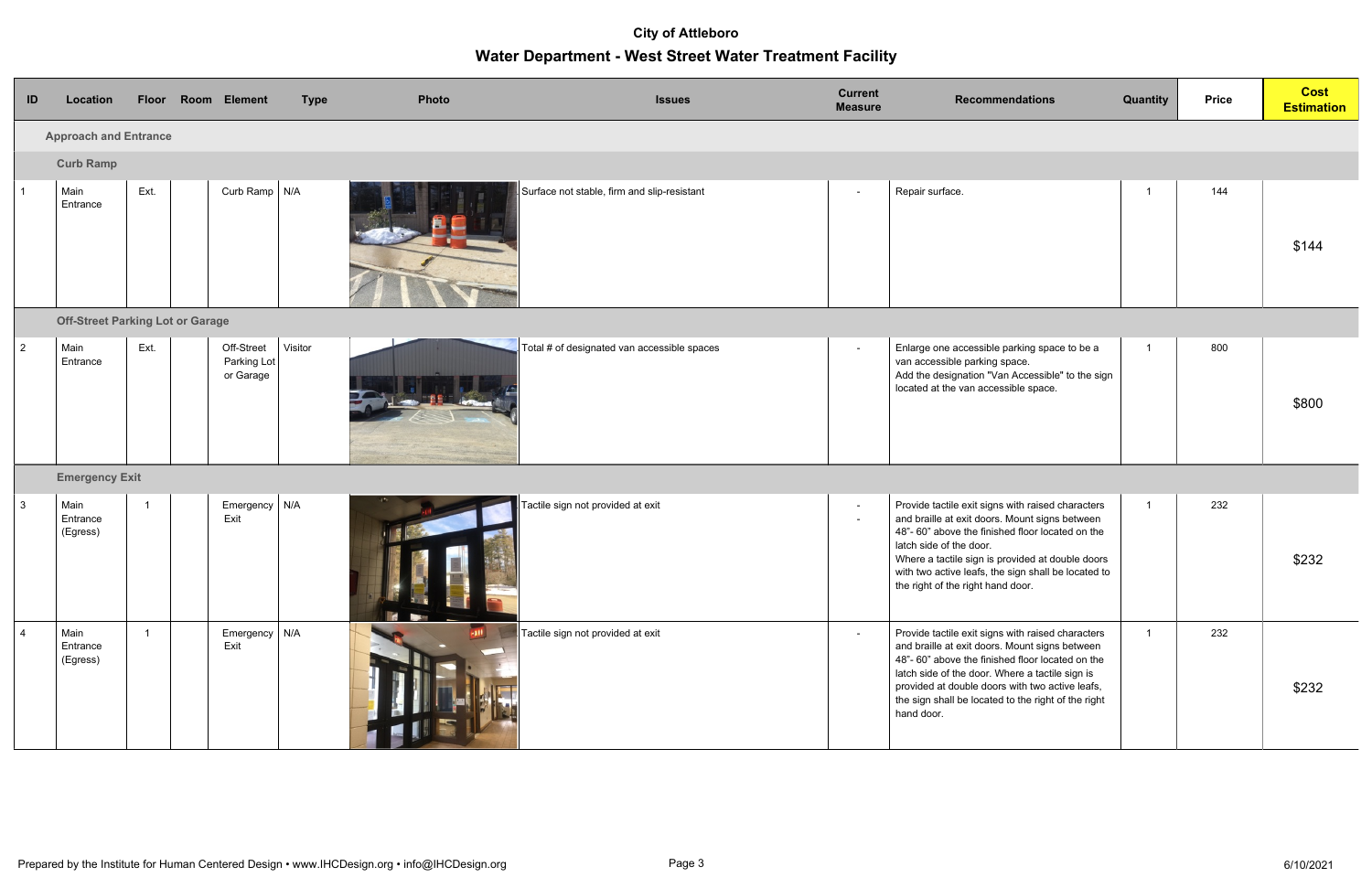| ID              | Location |                | Floor Room Element            | <b>Type</b> | Photo | <b>Issues</b>                                       | <b>Current</b><br><b>Measure</b> | <b>Recommendations</b>                                                                                                                                                            | Quantity       | <b>Price</b> | <b>Cost</b><br><b>Estimation</b> |
|-----------------|----------|----------------|-------------------------------|-------------|-------|-----------------------------------------------------|----------------------------------|-----------------------------------------------------------------------------------------------------------------------------------------------------------------------------------|----------------|--------------|----------------------------------|
| $5\overline{)}$ | Exit 2   | $\overline{1}$ | Emergency $N/A$<br>Exit       |             |       | Tactile sign not provided at exit                   |                                  | Provide tactile exit signs with raised characters<br>and braille at exit doors. Mount signs between<br>48"-60" above the finished floor located on the<br>latch side of the door. | $\overline{1}$ | 232          | \$232                            |
| $6\phantom{.}6$ | Exit 2   | $\overline{1}$ | Emergency $\vert$ N/A<br>Exit |             |       | Illuminated Int. Symbol of Acc. not provided (MAAB) | $\sim$                           | When illuminated signage is replaced at this exit,<br>provide new illuminated signage with the<br>International Symbol of Accessibility.                                          | $\overline{1}$ |              | \$0                              |
| $\overline{7}$  | Exit 2   | $\overline{1}$ | Emergency   N/A<br>Exit       |             |       | Illuminated Int. Symbol of Acc. not provided (MAAB) | $\sim$                           | When illuminated signage is replaced at this exit,<br>provide new illuminated signage with the<br>International Symbol of Accessibility.                                          | $\overline{1}$ |              | \$0                              |
| 8               | Exit 2   | Ext.           | Emergency $N/A$<br>Exit       |             |       | Threshold > 1/2" high                               | 1"                               | Alter the threshold to be 1/2" high max.                                                                                                                                          | $\mathbf{1}$   | 150          | \$150                            |

#### **B. Access to Goods and Services**

**Interior Access Route** 

| Corridor to<br>Main<br>Entrance | Interior<br>Access<br>Route | N/A | Route < $36"$ wide | 35.5" | Ensure that a clear width of 36" min. is<br>maintained at the accessible route. Relocate<br>shelf. | Labor | \$0 |
|---------------------------------|-----------------------------|-----|--------------------|-------|----------------------------------------------------------------------------------------------------|-------|-----|
|                                 |                             |     |                    |       |                                                                                                    |       |     |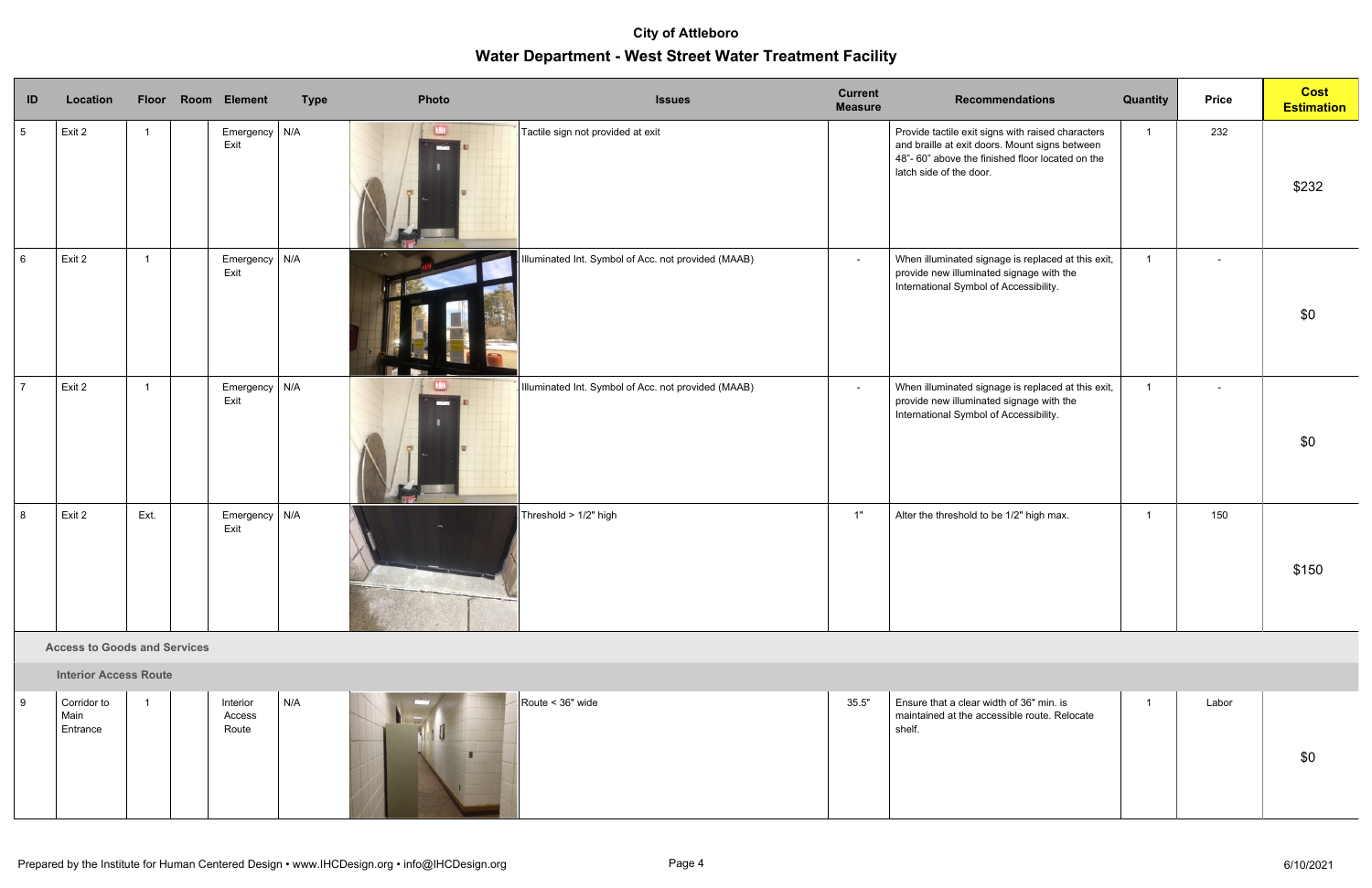| ID         | Location                      |   | Floor Room Element             | <b>Type</b>       | Photo      | <b>Issues</b>                                                                                                                                                             | <b>Current</b><br><b>Measure</b> | <b>Recommendations</b>                                                                                                                                                                                                                                                                                                                                 | <b>Quantity</b> | <b>Price</b> | <b>Cost</b><br><b>Estimation</b> |
|------------|-------------------------------|---|--------------------------------|-------------------|------------|---------------------------------------------------------------------------------------------------------------------------------------------------------------------------|----------------------------------|--------------------------------------------------------------------------------------------------------------------------------------------------------------------------------------------------------------------------------------------------------------------------------------------------------------------------------------------------------|-----------------|--------------|----------------------------------|
|            | Doors, Doorways, & Gates      |   |                                |                   |            |                                                                                                                                                                           |                                  |                                                                                                                                                                                                                                                                                                                                                        |                 |              |                                  |
| $\vert$ 10 | Main<br>Entrance              |   | Doors,<br>Doorways,<br>& Gates | Vestibule         |            | Door requires > 5 lbs. of force to open                                                                                                                                   | 10 lbs.                          | Adjust closers so doors do not require more than<br>5 pounds of force to open.                                                                                                                                                                                                                                                                         | $\overline{1}$  | Labor        | \$0                              |
| $\vert$ 11 | Women's<br><b>Toilet Room</b> |   | Doors,<br>Doorways,<br>& Gates | Toilet Room       | E          | Door requires > 5 lbs. of force to open                                                                                                                                   | 11 lbs.                          | Adjust closers so doors do not require more than<br>5 pounds of force to open.                                                                                                                                                                                                                                                                         |                 | Labor        | \$0                              |
| 12         | Route to<br>Secondary<br>Exit |   | Doors,<br>Doorways,<br>& Gates | Assembly<br>Space |            | Door requires > 5 lbs. of force to open                                                                                                                                   | 10 lbs.                          | Adjust closers so doors do not require more than<br>5 pounds of force to open.                                                                                                                                                                                                                                                                         |                 | Labor        | \$0                              |
| 13         | Men's Toilet<br>Room          | E | Doors,<br>Doorways,<br>& Gates | Toilet Room       | IJ         | Door requires > 5 lbs. of force to open                                                                                                                                   | 15 lbs.                          | Adjust closers so doors do not require more than<br>5 pounds of force to open.                                                                                                                                                                                                                                                                         | -1              | Labor        | \$0                              |
|            | <b>Signage</b>                |   |                                |                   |            |                                                                                                                                                                           |                                  |                                                                                                                                                                                                                                                                                                                                                        |                 |              |                                  |
| 14         | Conference<br>Room            |   | Signage                        | Designation       | CONFERENCE | Raised characters not provided on sign<br>Raised characters < 48" or > 60" above ground<br>Braille not provided on sign<br>Sign not located on the latch side of the door | $\sim$<br>36.5"                  | Provide text with raised characters duplicated in<br>braille on sign. Mount signs so that the baseline<br>of the lowest tactile character is 48" min. above<br>finished floor and the baseline of the highest<br>tactile character is 60" max. above the finished<br>floor.<br>Locate sign at permanent rooms alongside the<br>door on the latch side. |                 | 232          | \$232                            |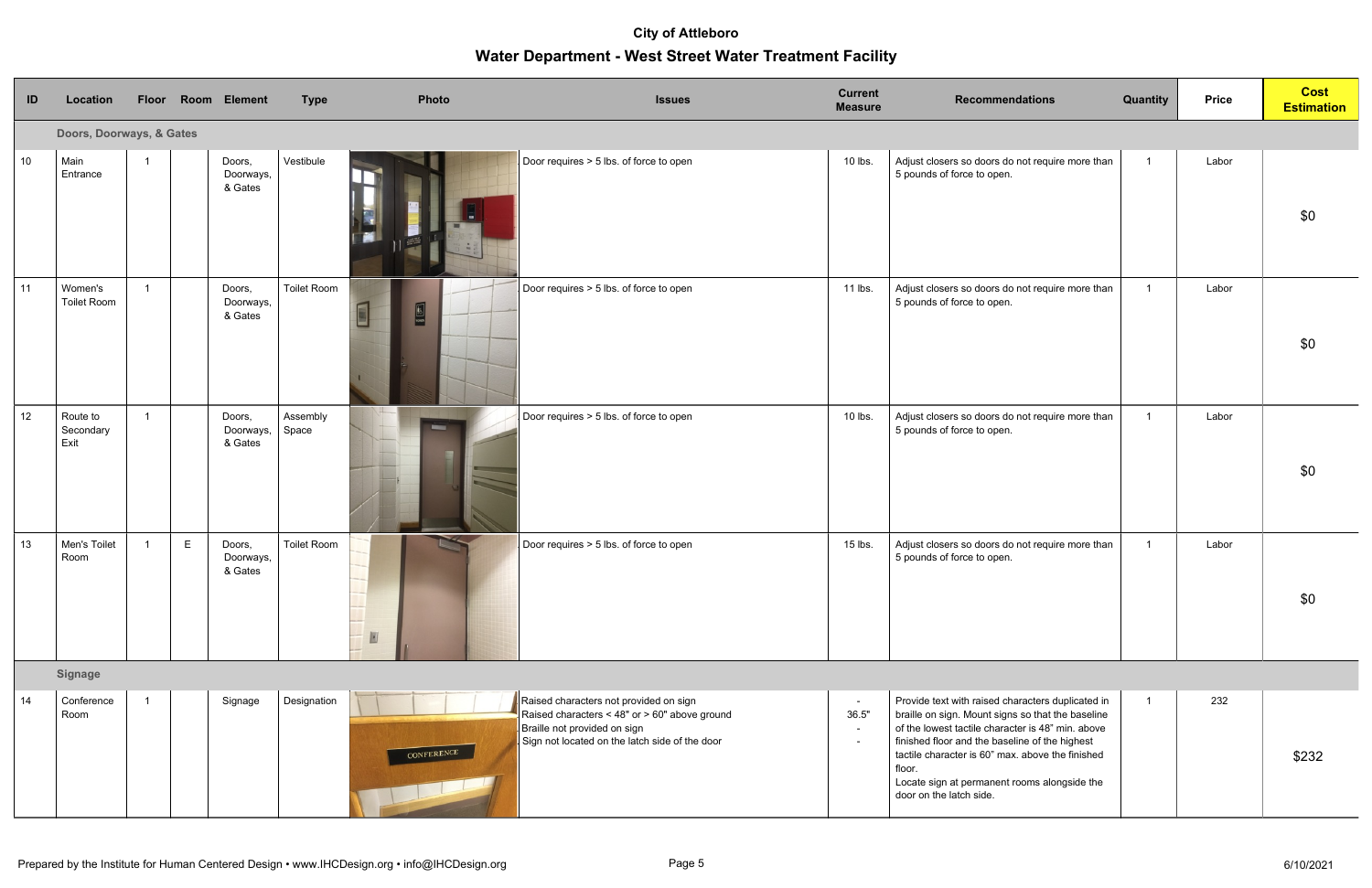| ID          | Location                                    |                          | Floor Room Element | <b>Type</b>          | Photo                                                                                                           | <b>Issues</b>                                  | <b>Current</b><br><b>Measure</b> | <b>Recommendations</b>                                                                                     | Quantity       | <b>Price</b> | <b>Cost</b><br><b>Estimation</b> |
|-------------|---------------------------------------------|--------------------------|--------------------|----------------------|-----------------------------------------------------------------------------------------------------------------|------------------------------------------------|----------------------------------|------------------------------------------------------------------------------------------------------------|----------------|--------------|----------------------------------|
| 15          | Main<br>Entrance -<br>Reception             |                          | Signage            | Designation          | RECEPTION/BILLING                                                                                               | Visual characters < 40" above ground           | 34.5"                            | Mount visual sign so that the baseline of the<br>lowest character is 40" min. above the finished<br>floor. | $\mathbf{1}$   | Labor        | \$0                              |
| 16          | Main<br>Entrance                            | $\overline{\phantom{0}}$ | Signage            | Informationa         | .  PARADOM<br>HIS INCLUDES ALL CONTRACTORS AND A<br>CITY EMPLOYEES<br>(OTHER THAN WATER DEPT.<br>PLEASE STOP AT | Visual characters < 40" above ground           | 34.5"                            | Mount visual sign so that the baseline of the<br>lowest character is 40" min. above the finished<br>floor. | $\mathbf{1}$   | Labor        | \$0                              |
| $\sqrt{17}$ | Men's and<br>Women's<br><b>Toilet Rooms</b> |                          | Signage            | Designation          | E                                                                                                               | Sign not located on the latch side of the door | $\sim$                           | Locate sign at permanent rooms alongside the<br>door on the latch side.                                    | $2^{\circ}$    | Labor        | \$0                              |
|             | <b>Service Counter</b>                      |                          |                    |                      |                                                                                                                 |                                                |                                  |                                                                                                            |                |              |                                  |
| 18          | Main<br>Entrance -<br>Reception             |                          | Service<br>Counter | N/A                  |                                                                                                                 | Counter > 36" high                             | 41.75"                           | Provide a counter that is 36" max. above the<br>ground or finished floor.                                  | $\overline{1}$ | 880          | \$880                            |
|             | <b>Operable Parts</b>                       |                          |                    |                      |                                                                                                                 |                                                |                                  |                                                                                                            |                |              |                                  |
| 19          | Men's Toilet<br>Room                        |                          | Operable<br>Parts  | Clothes<br>Rod/Hooks |                                                                                                                 | Reach < 15" or > 48"(forward/side approach)    | 63.5"                            | Lower at least one coat hook so that it is no<br>higher than 48".                                          | $\overline{1}$ | 150          | \$150                            |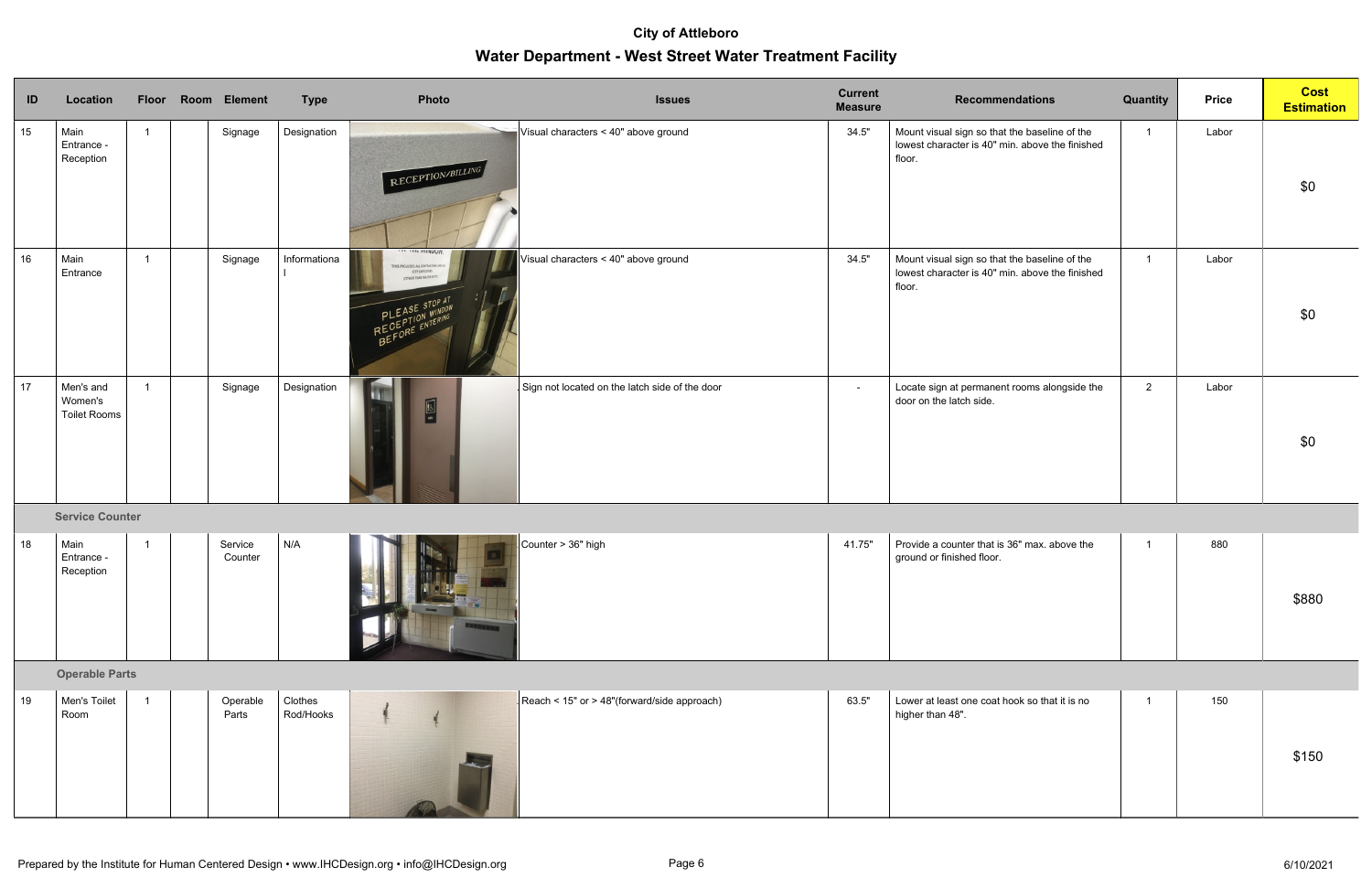| ID          | Location                                 |      | Floor Room Element  | <b>Type</b>          | Photo | <b>Issues</b>                                                                           | <b>Current</b><br><b>Measure</b> | <b>Recommendations</b>                                                                                                                                                                        | Quantity                | <b>Price</b> | <b>Cost</b><br><b>Estimation</b> |
|-------------|------------------------------------------|------|---------------------|----------------------|-------|-----------------------------------------------------------------------------------------|----------------------------------|-----------------------------------------------------------------------------------------------------------------------------------------------------------------------------------------------|-------------------------|--------------|----------------------------------|
| 20          | Women's<br>Toilet Room                   |      | Operable<br>Parts   | Clothes<br>Rod/Hooks |       | Reach < 15" or > 48"(forward/side approach)                                             | 48"                              | Lower at least one coat hook so that it is no<br>higher than 48".                                                                                                                             | $\overline{\mathbf{1}}$ | 150          | \$150                            |
|             | <b>Picnic Tables</b>                     |      |                     |                      |       |                                                                                         |                                  |                                                                                                                                                                                               |                         |              |                                  |
| 21          | Accessible<br>Parking to<br>Picnic Table | Ext. | Picnic<br>Tables    | N/A                  |       | Toe or knee clearance at tables not provided<br>Picnic table not on an accessible route | $\blacksquare$                   | Provide at least 1 picnic table with toe and knee<br>clearance.<br>Ensure that the picnic table is connected to an<br>accessible route.<br>(Cost estimate for 6' long 4' wide asphalt route.) | $\overline{1}$          | 1640         | \$1640                           |
|             | <b>Exterior Benches</b>                  |      |                     |                      |       |                                                                                         |                                  |                                                                                                                                                                                               |                         |              |                                  |
| 22          | Main<br>Entrance                         | Ext. | Exterior<br>Benches | N/A                  |       | No accessible route to one bench in area                                                | $\sim$                           | Provide an accessible route to one bench in this<br>area.<br>(Cost estimate for 10' long 4' wide asphalt<br>route.)                                                                           |                         | 400          | \$400                            |
| $\sqrt{23}$ | South Side of<br>Building                | Ext. | Exterior<br>Benches | N/A                  |       | No accessible route to one bench in area                                                | $\sim$                           | Provide an accessible route to the bench.<br>(Cost estimate for 6' long 4' wide asphalt route.)                                                                                               |                         | 240          | \$240                            |

**C. Toilet & Bathing Rooms**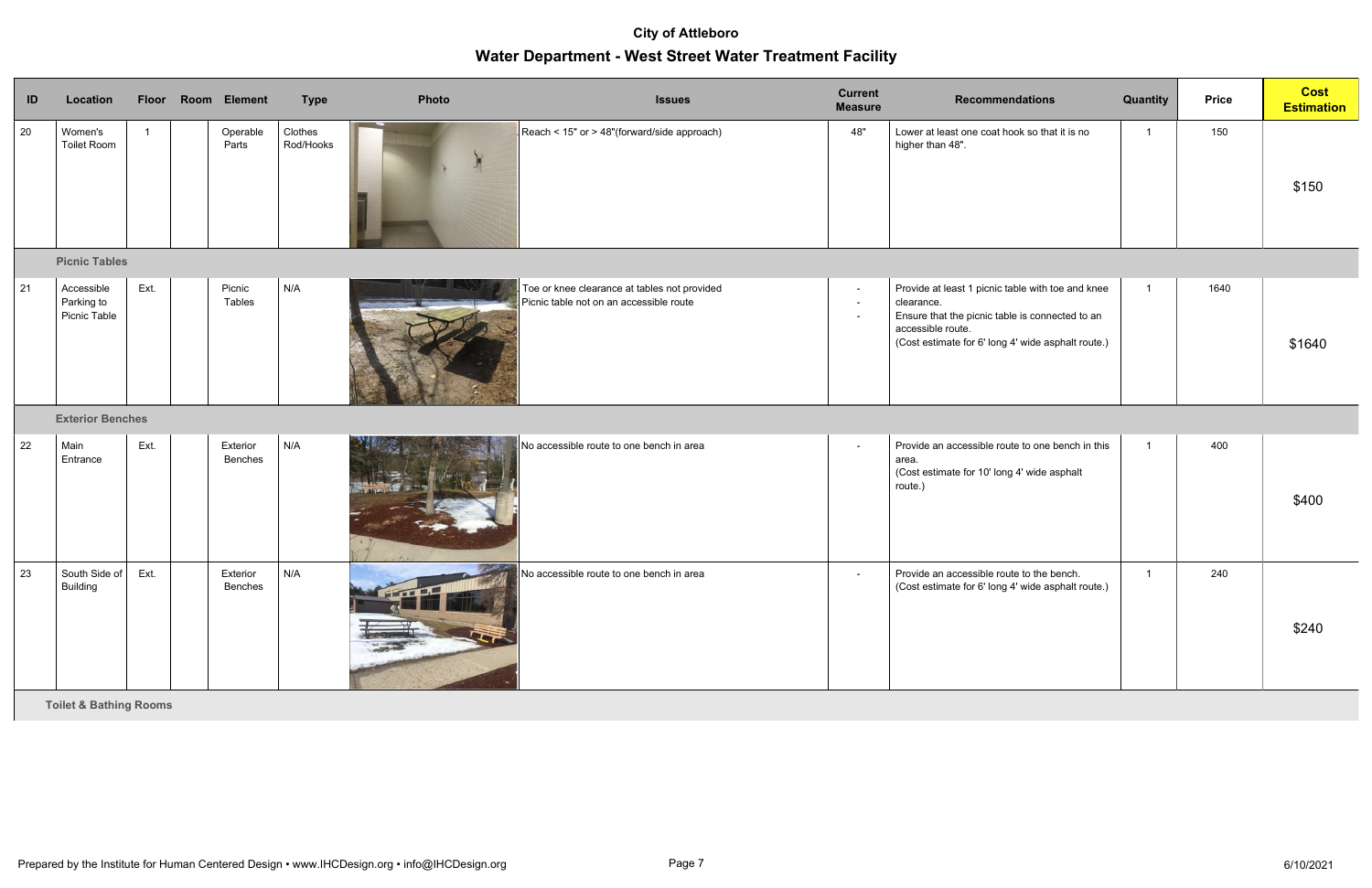| ID | Location                      |                | Floor Room Element | <b>Type</b>                             | Photo  | <b>Issues</b>                                                                 | <b>Current</b><br><b>Measure</b> | <b>Recommendations</b>                                                                                                                              | <b>Quantity</b> | <b>Price</b> | <b>Cost</b><br><b>Estimation</b> |
|----|-------------------------------|----------------|--------------------|-----------------------------------------|--------|-------------------------------------------------------------------------------|----------------------------------|-----------------------------------------------------------------------------------------------------------------------------------------------------|-----------------|--------------|----------------------------------|
|    | Lavatory                      |                |                    |                                         |        |                                                                               |                                  |                                                                                                                                                     |                 |              |                                  |
| 24 | Men's Toilet<br>Room          | $\overline{1}$ | Lavatory           | N/A                                     |        | Plumbing underneath is exposed<br>Dispensers not within reach range           | $\sim$<br>54.25"                 | Insulate or otherwise configure pipes to prevent<br>contact at one lavatory.<br>Lower one paper towel dispenser to 44" above<br>the finished floor. | $\overline{1}$  | 445          | \$445                            |
| 25 | Women's<br><b>Toilet Room</b> | $\overline{1}$ | Lavatory           | N/A                                     |        | Plumbing underneath is exposed<br>Dispensers not within reach range           | $\sim$<br>55.25"                 | Insulate or otherwise configure pipes to prevent<br>contact at one lavatory.<br>Lower one paper towel dispenser to 44" above<br>the finished floor. | $\mathbf{1}$    | 445          | \$445                            |
|    | <b>Toilet Compartment</b>     |                |                    |                                         |        |                                                                               |                                  |                                                                                                                                                     |                 |              |                                  |
| 26 | Men's Toilet<br>Room          | $\overline{1}$ | Toilet<br>nt       | Accessible<br>Compartme Compartme<br>nt |        | Door has non-compliant hardware<br>Door has malfunctioning self-closing hinge | $\sim$                           | Provide hardware that can be operable with one<br>hand and not require tight grasping, pinching, or<br>twisting of the wrist.<br>Repair hinge.      | $\mathbf{1}$    | 70<br>Labor  | \$70                             |
| 27 | Women's<br>Toilet Room        |                | Toilet<br>nt       | Accessible<br>Compartme Compartme<br>nt | $\sim$ | Door has non-compliant hardware<br>Door has malfunctioning self-closing hinge | $\sim$                           | Provide hardware that can be operable with one<br>hand and not require tight grasping, pinching, or<br>twisting of the wrist.<br>Repair hinge.      |                 | 70<br>Labor  | \$70                             |
| 28 | Men's Toilet<br>Room          | $\overline{1}$ | Toilet<br>nt       | Accessible<br>Compartme Compartme<br>nt |        | Flush control not on open side                                                | $\sim$                           | Provide the flush control on the open side of the<br>toilet (transfer side).                                                                        |                 | 374          | \$374                            |